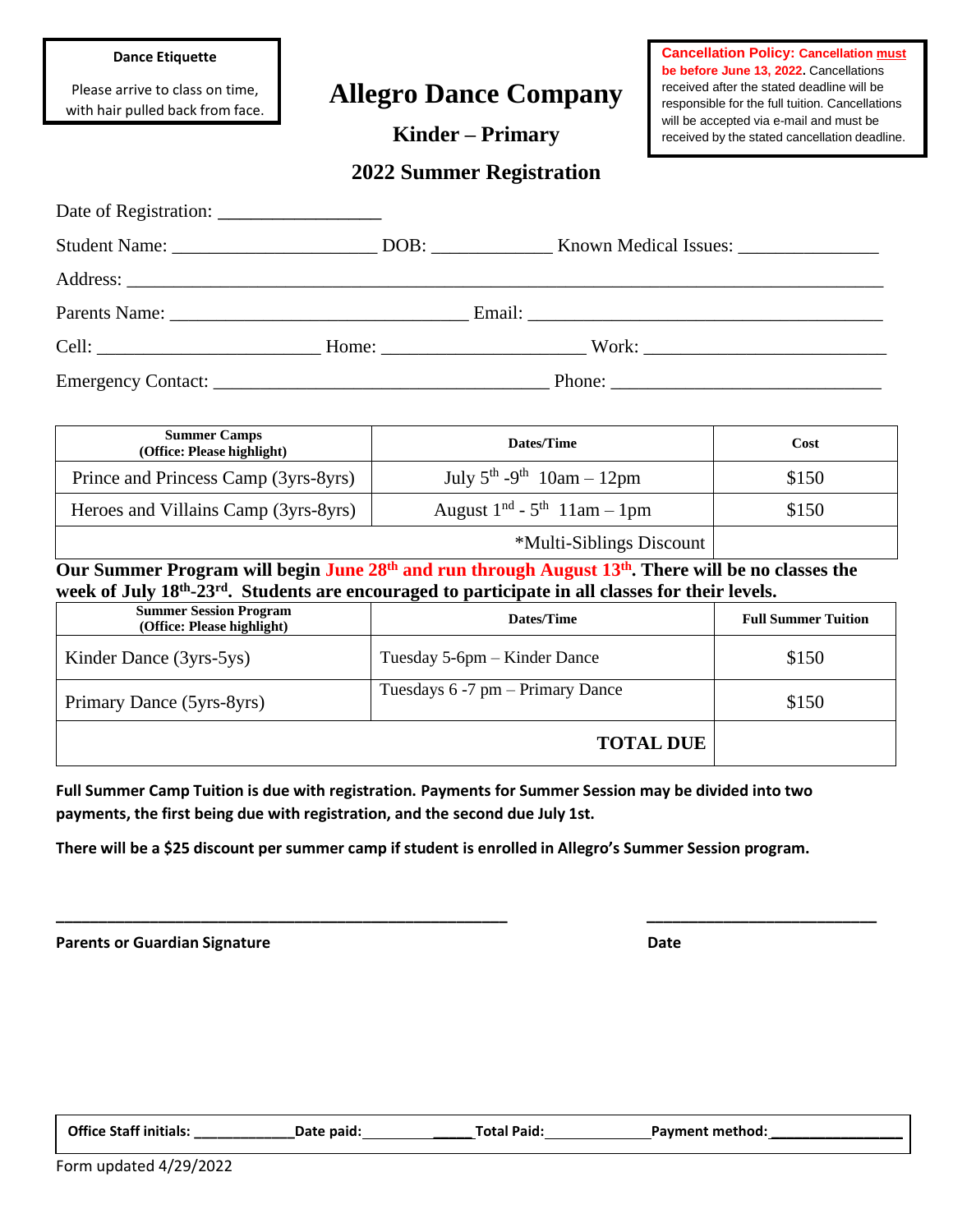#### **Dance Etiquette**

Please arrive to class on time, with hair pulled back from face.

## **Allegro Dance Company**

**Junior - Senior**

**Cancellation Policy: Cancellation must be before June 13, 2022.** Cancellations received after the stated deadline will be responsible for the full tuition. Cancellations will be accepted via e-mail and must be received by the stated cancellation deadline.

#### **2022 Summer Registration**

\*Summer Intensive and Summer Session is required for all competition team members. Please see office for details.

| <b>Summer Camps</b><br>(Office: Please highlight)                        | Dates/Time                            | Cost  |
|--------------------------------------------------------------------------|---------------------------------------|-------|
| Rising Star Dance Intensive (Junior level)                               | August 15 - 19th, 11:00 - 1:00PM      | \$325 |
| Dance Explosion Summer Intensive (Senior)<br>Level and Competition Team) | August $15-19^{th}$ , $1:00 - 5:00PM$ | \$375 |

**Our Summer Program will begin June 27th and run through August 12th . There will be no classes the week of June 18th -23rd . Students are encouraged to participate in all classes for their levels.**

| <b>Summer Session Program</b><br>(Office: Please highlight) | Dates/Time                                        | <b>Full Summer</b><br><b>Tuition</b> |
|-------------------------------------------------------------|---------------------------------------------------|--------------------------------------|
|                                                             | Monday: 5:30 – 6:30pm - Jr Tap                    |                                      |
|                                                             | $6:30 - 7:30$ pm - Leaps/Jumps/Turns              |                                      |
|                                                             | $7:30 - 8:30$ pm - Flexibility                    |                                      |
|                                                             | Tuesday: 5:00 - 6:00pm - Jr Ballet Tech           |                                      |
|                                                             | $6:00 - 7:00$ pm Strength & Conditioning          |                                      |
|                                                             | Wednesday: $5:00 - 6:00$ pm - Jr Lyrical          |                                      |
| Junior Level                                                | $6:30-7:30$ pm Jr Ballet                          | \$425.00                             |
|                                                             | $7:30 - 8:30$ pm — Hip Hop                        |                                      |
|                                                             | Thursday: $5:00 - 6:00$ pm $-$ Jr Jazz            |                                      |
|                                                             | Monday: 5:30 - 6:30pm - Sr Ballet Tech            |                                      |
|                                                             | 6:30 -7:30pm - Leaps/Jumps/Turns                  |                                      |
|                                                             | $7:30 - 8:30$ pm - Flexibility                    |                                      |
|                                                             | Tuesday: $6:00 - 7:00$ pm Strength & Conditioning |                                      |
|                                                             | $7:00 - 8:30$ pm Sr Jazz                          |                                      |
|                                                             | Wednesday: $5:00 - 6:30$ pm $-$ Sr Ballet         |                                      |
| Senior Level                                                | $6;30 - 7:30$ Sr Tap                              | \$475.00                             |
|                                                             | $7:30 - 8:30$ pm - Hip Hop                        |                                      |
|                                                             | Thursday: $5:00 - 6:00$ pm - Liturgical           |                                      |
|                                                             | $6:00 - 7:00$ pm $-$ Sr lyrical/Contemporary      |                                      |

**Full Summer Camp Tuition is due with registration. Payments for Summer Session may be divided into two** payments, the first being due with registration, and the second due July 1st. There will be a \$100 discount **if student is enrolled in Allegro's Summer Session program and Intensive.**

| <b>Parents or Guardian Signature</b> |            |                    | Date                   |  |
|--------------------------------------|------------|--------------------|------------------------|--|
| <b>Office Staff initials:</b>        | Date paid: | <b>Total Paid:</b> | <b>Payment method:</b> |  |

Form updated 4/29/2022